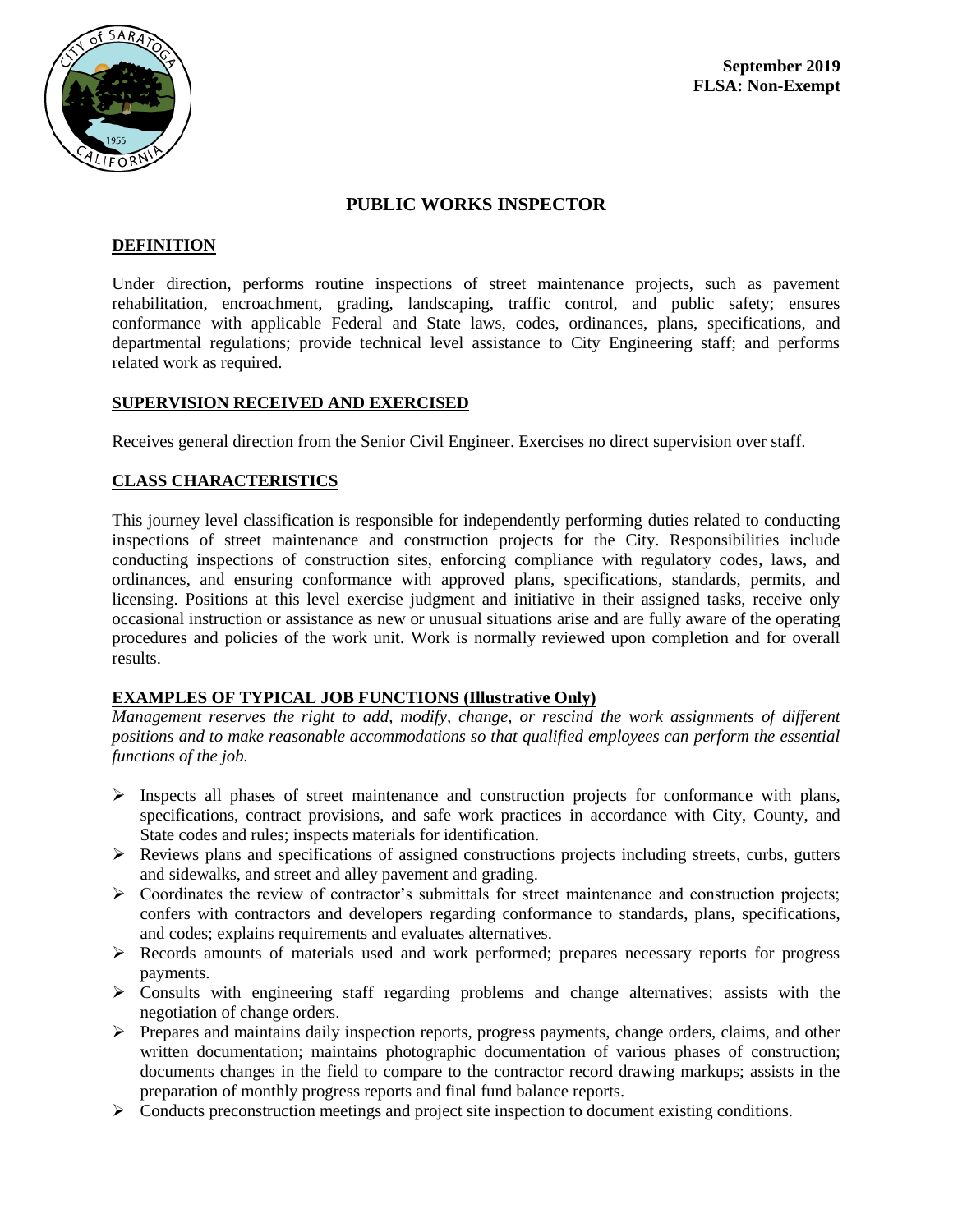- $\triangleright$  Assists in responses to Contractor Request for Information (RFI); reviews and documents contractor's construction schedule.
- Monitors and coordinates traffic control plans with City staff and others.
- $\triangleright$  Conducts weekly project meetings with stakeholders; prepares and distributes minutes to designated parties.
- Monitors and enforces contractor's compliance with the Stormwater Pollution Prevention Plan (SWPPP) and Municipal Regional Stormwater Permit (MRP) provision C.6.
- $\triangleright$  Facilitates utility coordination conflicts with the City Engineering staff, the applicable utilities, and the construction contractor.
- Enforces the City's Quality Assurance Plan (QAP); schedules and performs quality assurance materials testing to verify compliance including source inspections and materials acceptance; reviews test reports and compares Certificates of Compliance or source release tags with the applicable materials at the project site.
- $\triangleright$  Prepares initial punch list and consolidates comments into final punch list; performs final project inspection; assists in preparing final progress payment and approved change orders; assists in finalize project accounting
- $\triangleright$  Initiates minor field changes on contract projects not involving structural or architectural features.
- $\triangleright$  Writes "stop work" notices for work being done without permits or in an unsafe manner.
- $\triangleright$  Acts as liaison between the City, contractors, other agencies, and businesses and residents affected by projects; maintains communication among the parties and responds to and resolves issues and complaints or refers them to the proper office for resolution; prepares work orders in response to complaints.
- $\triangleright$  Represents the City in meetings with members of other public and private organizations, community groups, contractors, developers, and the public.
- $\triangleright$  Performs other related duties as assigned.

## **QUALIFICATIONS**

#### **Knowledge of:**

- Materials, methods, principles, and practices used in public works construction, including streets, curbs, gutters, sidewalks, pavement, and related appurtenances.
- $\triangleright$  Principles and practices of inspection of street maintenance and construction projects.
- $\triangleright$  Basic practices of construction contract administration in a public agency setting.
- Applicable Federal, State, and local laws, codes, and regulations, including administrative and department policies and procedures.
- $\triangleright$  Technical principles and practices of construction design, specification, and cost estimate preparation.
- $\triangleright$  Defects and faults in construction.
- $\triangleright$  Materials sampling, testing, and estimating procedures.
- $\triangleright$  Mathematical principles and theories.
- > Technical report writing and preparation of correspondence.
- $\triangleright$  Principles and procedures of record keeping.
- $\triangleright$  Techniques for providing a high level of customer service by effectively dealing with the public, vendors, contractors, and City staff.
- $\triangleright$  The structure and content of the English language, including the meaning and spelling of words, rules of composition, and grammar.
- $\triangleright$  Modern equipment and communication tools used for business functions and program, project, and task coordination, including computers and software programs relevant to work performed.

## **Ability to:**

 $\triangleright$  Inspect standard street maintenance and construction projects to ensure compliance with plans and specifications.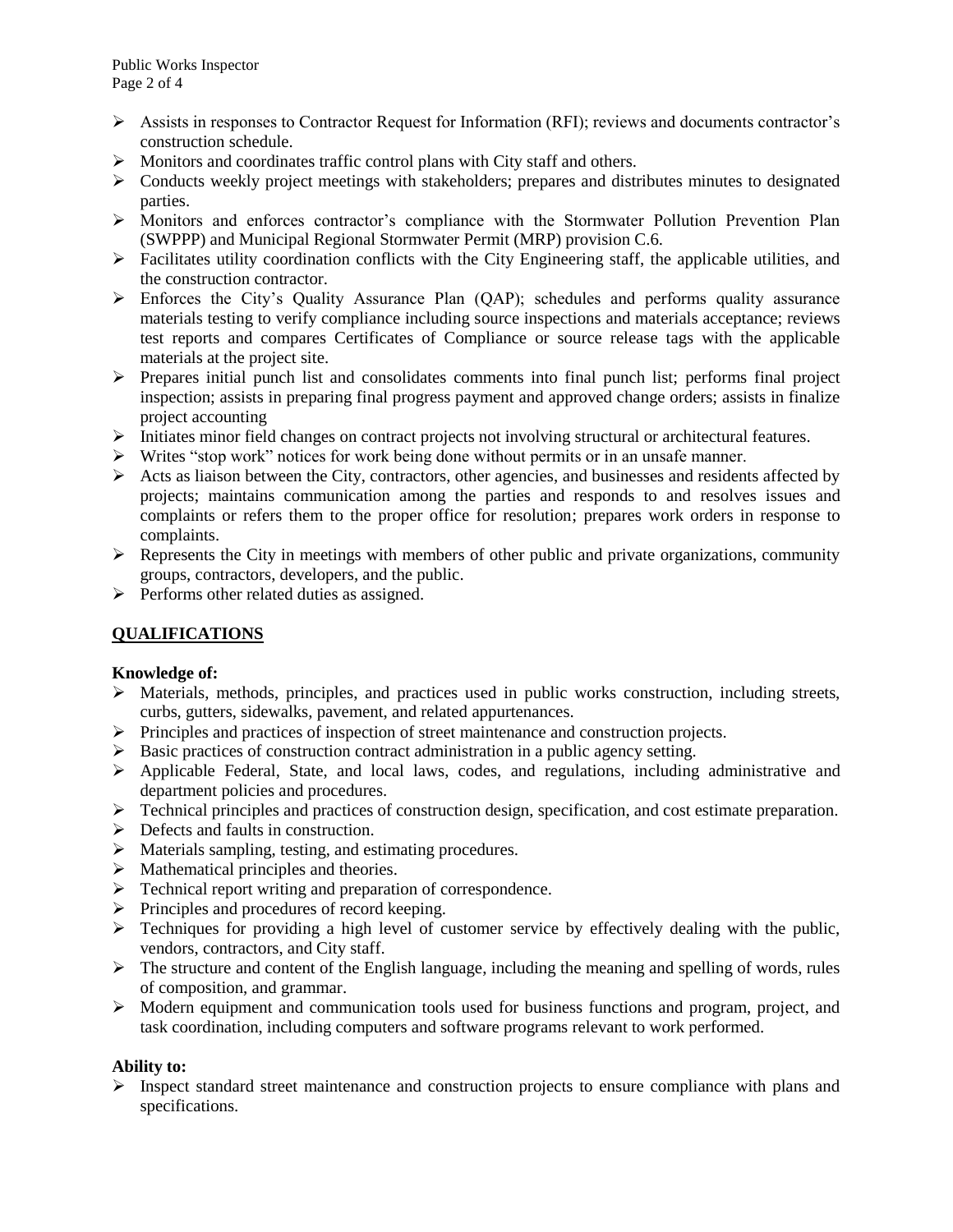- $\triangleright$  Interpret, apply, explain, and ensure compliance with applicable Federal, State, and local policies, procedures, laws, and regulations.
- $\triangleright$  Detect and locate faulty materials and workmanship and determine the stage of construction during which defects are most easily found and remedied.
- $\triangleright$  Review and analyze construction plans, specifications, maps, and legal descriptions for conformance with City standards and policies.
- $\triangleright$  Coordinate activities with multiple contractors, engineers, and property owners.
- $\triangleright$  Respond to complaints or inquiries from citizens, staff, and outside organizations.
- $\triangleright$  Prepare and maintain accurate and complete records; prepare clear and concise technical reports.
- $\triangleright$  Make accurate mathematical, financial, and statistical computations.
- $\triangleright$  Effectively represent the department and the City in interactions with governmental agencies; community groups; various business, professional, and regulatory organizations; and in meetings with individuals.
- $\triangleright$  Independently organize work, set priorities, meet critical deadlines, and follow-up on assignments.
- $\triangleright$  Effectively use computer systems, software applications relevant to work performed, and modern business equipment to perform a variety of work tasks.
- $\triangleright$  Communicate clearly and concisely, both orally and in writing, using appropriate English grammar and syntax.
- $\triangleright$  Establish, maintain, and foster positive and effective working relationships with those contacted in the course of work.

### **Education and Experience:**

*Any combination of training and experience that would provide the required knowledge, skills, and abilities is qualifying. A typical way to obtain the required qualifications would be:*

Equivalent to completion of the twelfth  $(12<sup>th</sup>)$  grade, and two (2) years in a municipal agency performing plan checking or sub-professional engineering work, or five (5) years road maintenance experience at the lead-worker level or higher which included inspection of work in progress.

#### **Licenses and Certifications:**

 $\triangleright$  Possession of, or the ability to obtain, an appropriate, valid California driver's license upon appointment.

## **PHYSICAL DEMANDS**

When assigned to an office environment, must possess mobility to work in a standard office setting and use standard office equipment, including a computer, and to operate a motor vehicle to visit various City and meeting sites; vision to read printed materials and a computer screen; and hearing and speech to communicate in person and over the telephone. Standing in and walking between work areas is frequently required. Finger dexterity is needed to access, enter, and retrieve data using a computer keyboard or calculator and to operate standard office equipment. Positions in this classification frequently bend, stoop, kneel, and reach to perform assigned duties, as well as push and pull drawers open and closed to retrieve and file information. Employees must possess the ability to lift, carry, push, and pull materials and objects up to 10 pounds.

When assigned to a field environment, must possess mobility to sit, stand, and walk on level, uneven, or slippery surfaces; to reach, twist, turn, kneel, bend, stoop, squat, crouch, and grasp; to climb and descend ladders; strength, stamina, and mobility to perform light to medium physical work, to work in confining spaces and around machines; vision to read printed materials and a computer screen; and hearing and speech to communicate in person, before groups, and over the telephone or radio. Finger dexterity is needed to access, enter, and retrieve data using a computer keyboard or calculator and to operate abovementioned tools and equipment. Employees must possess the ability to lift, carry, push, and pull materials